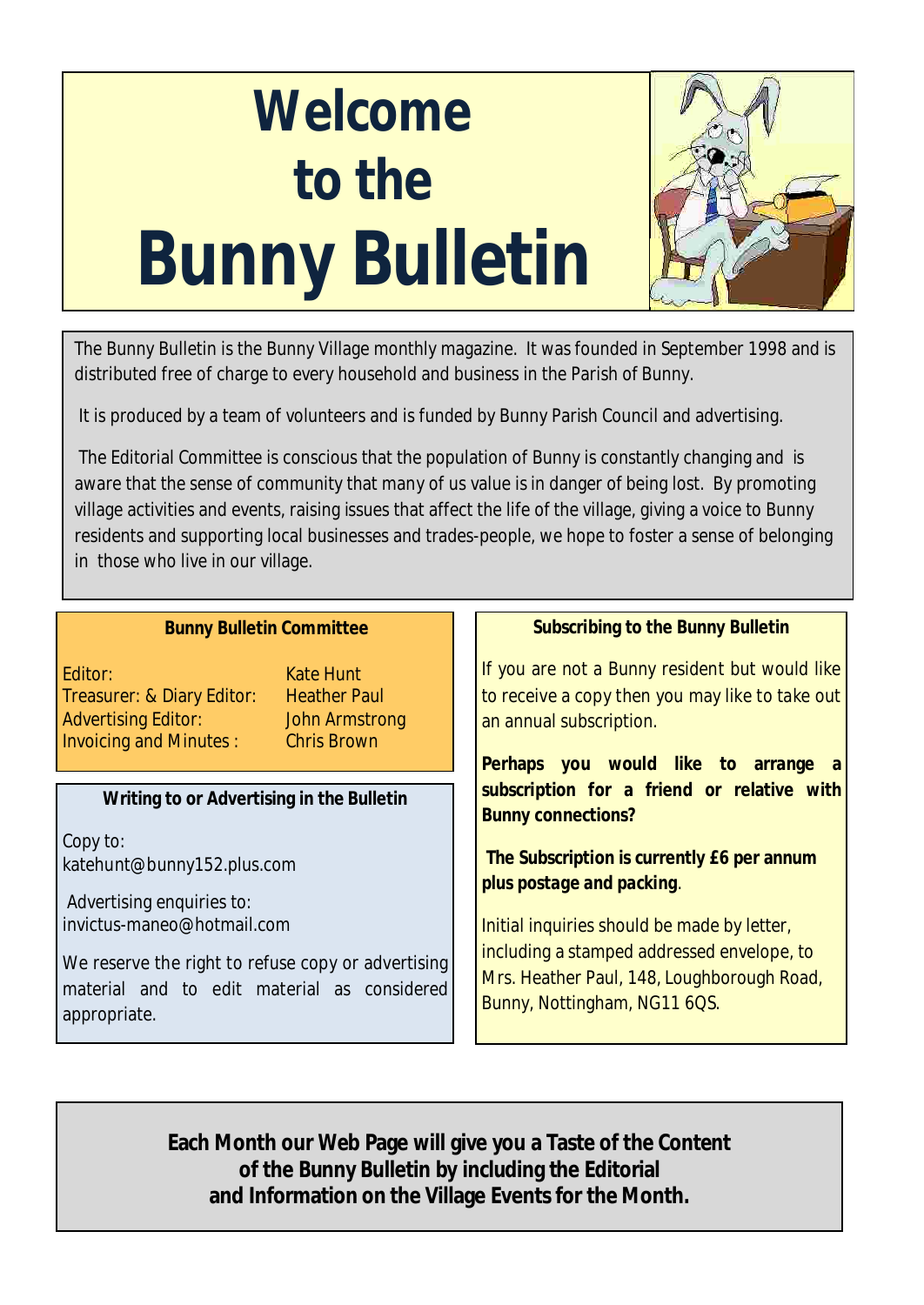#### **EDITORIAL FOR MARCH 2 0 0 9**



Spring is on the way and (for some of you!) spring cleaning will be on your minds, so first of all, turn to the inside front cover where you will find that Neil McDonald has a special offer for carpet cleaning in March, whilst Mark is the man for oven cleaning. If spring puts you in mind of foreign holidays then you will find, on the same page, that Liz Nathan is offering classes in French and Spanish.

Opposite, the Big Friendly Gardener is back with us and ready to tackle the plots neglected over the winter. If you or the family fancy taking up something new this year, then give Lou a ring at Bunny Hill Riding School to book a lesson and add a bit of excitement to your life (much better than an expensive gym membership and lots more fun! ). Incidently, "The Knights of Nottingham", a jousting group, are based at the riding school and are the star turn in the Main Arena at Newark and Notts. County Show, which is advertised on the left below.

So much material came in this month that we have an extra page for you. Congratulations to Cadet Julian Mullis for winning the 2425 (Nottingham Airport) Squadron Air Training Corps Shooting Award for 2008. There is a talk, organised by the History Group, on the origins of local place names and the second (now to be annual) Six a Side Football Tournament. The Community Bus is looking for more volunteer drivers and there is a (rather long!) report about the Fairham Brook Biodiversity Plan (read this, those of you who go out on the Moor, and keep an eye on how the management is working). Oh - and lots more photographs!

The new snowdrops planted by the Parish Council in the verges look great, more please!

**Kate**

**katehunt@bunny1 52 .plus.co m**

| <b>Village Events for March 2009</b>                                                                                                                                                                                                                                                                                                            |                                                                                                                                                                                                                                                                                                      |  |
|-------------------------------------------------------------------------------------------------------------------------------------------------------------------------------------------------------------------------------------------------------------------------------------------------------------------------------------------------|------------------------------------------------------------------------------------------------------------------------------------------------------------------------------------------------------------------------------------------------------------------------------------------------------|--|
| TOWARDS 2016<br>St Mary's Church Bunny<br>Saturday 7th March<br>10 a.m. - 4.00 p.m.<br>(but feel free to arrive or leave earlier!<br>A day conference for the people of the parishes of<br>Bunny with Bradmore, Keyworth and Stanton on the<br>Wolds to come together to discuss how our<br>churches should go about their worship, mission and | <b>WALKERS</b><br><b>BUNNY</b><br>Saturday, 14th, March Bunny Moors - meet 2 p.m.<br>repeated on:<br>Sunday, 15th March - Bunny Moors - meet 10.30am<br>We will be walking through Bunny Woods, on to Ash<br>Lane and back over Gotham Lane into the Village.<br>Starting point is the Village Hall. |  |
| pastoral care in the immediate future.<br>Coffee and tea will be provided but please<br>bring a packed lunch.                                                                                                                                                                                                                                   | If you want anymore information<br>I can be contacted on 9213213<br>Pete Pearson                                                                                                                                                                                                                     |  |